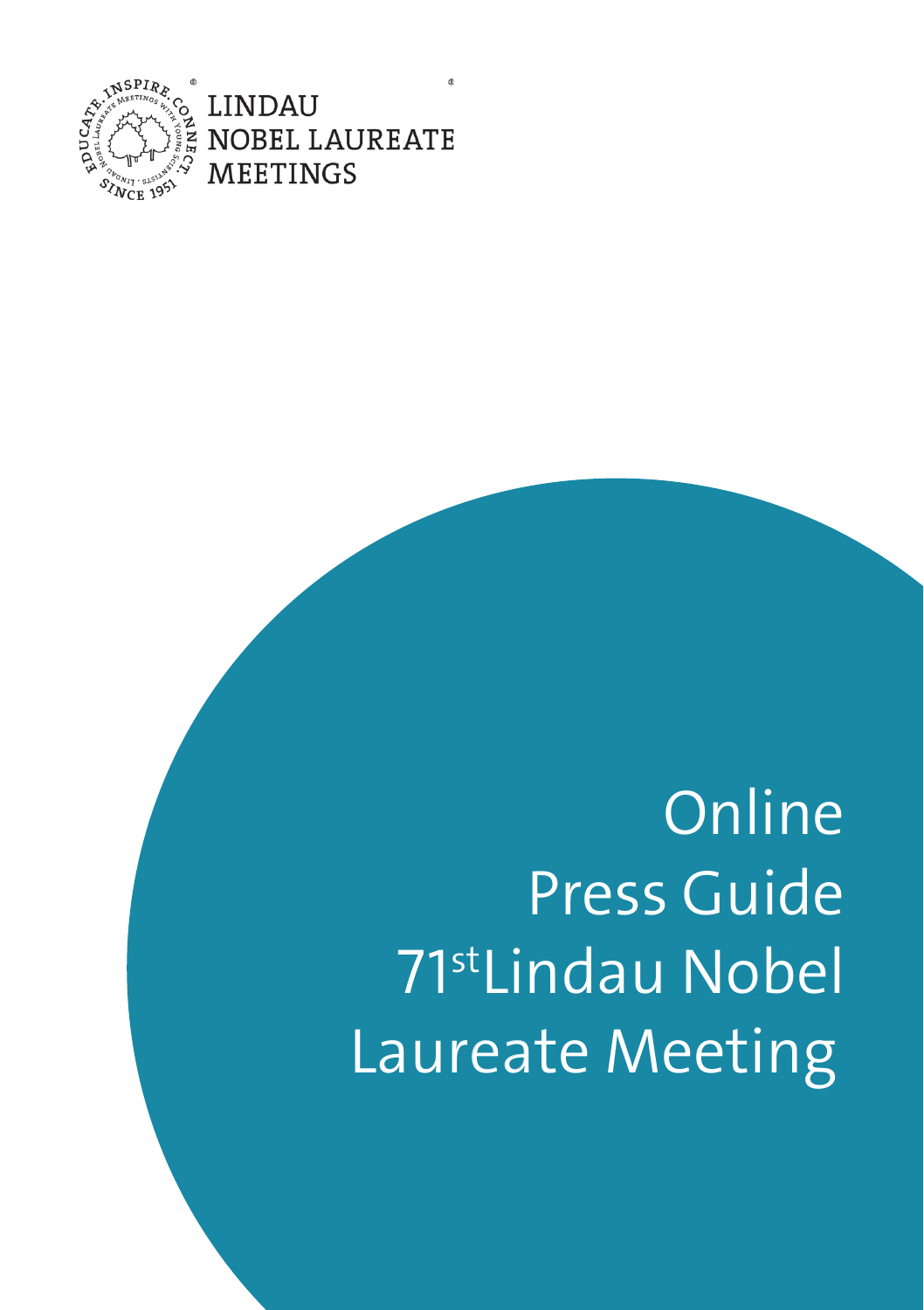# COMMUNICATIONS TEAM



Wolfgang Haaß +49 8382 277 31 26



Daniela Thiel +49 8382 277 31 15



Christoph Schumacher +49 8382 277 31 20



Patricia Edema +49 8382 277 31 286



Annabell Reiß +49 8382 277 31 285



Philipp Reichle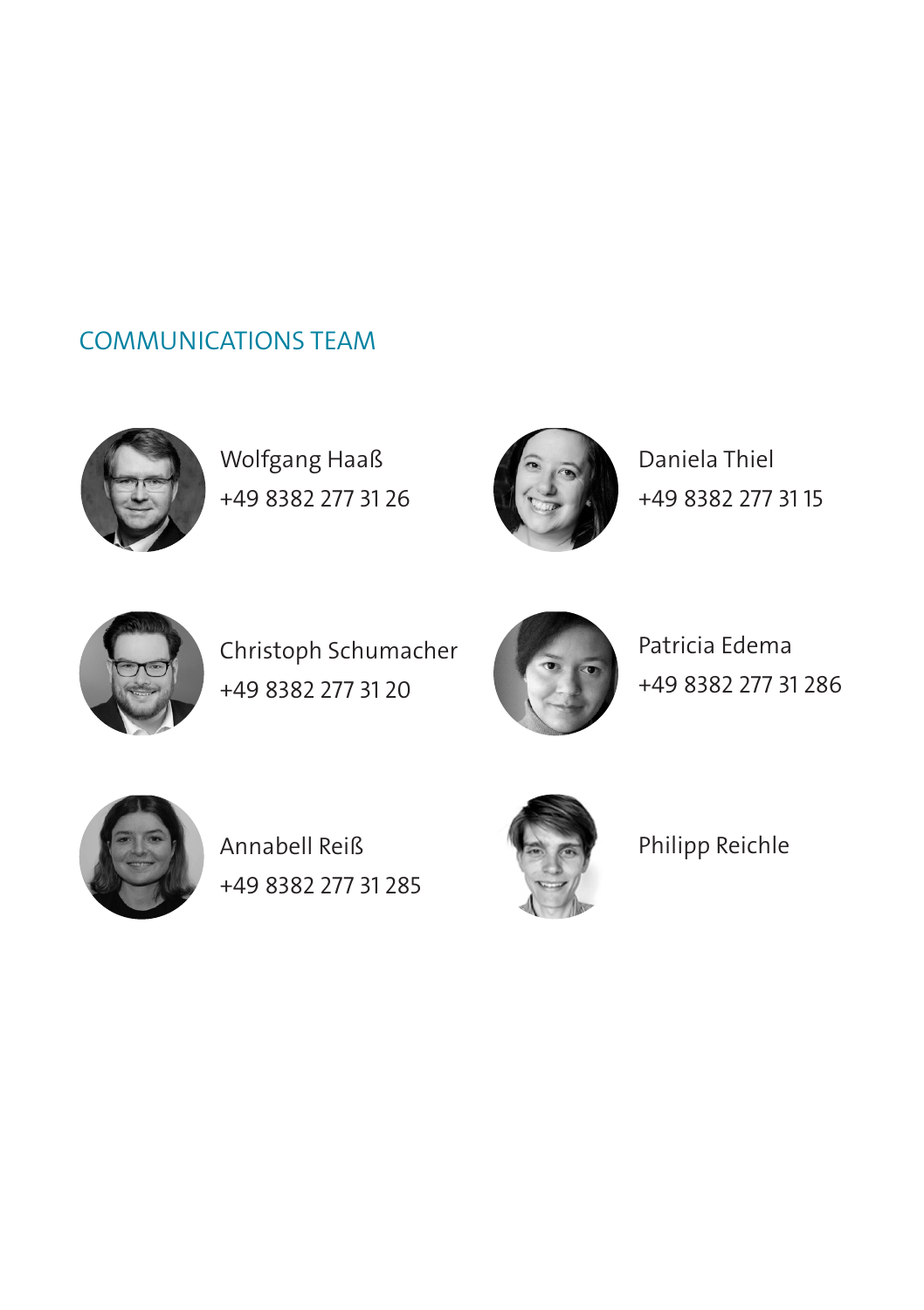

# **Media Information: Facts & Figures**

32 Nobel Laureates participate in the 71<sup>st</sup> Lindau Nobel Laureate Meeting (Chemistry).

Among them:

- <sup>2</sup> 23 Nobel Laureates in Chemistry
- 5 Nobel Laureates in Physiology/Medicine
- 4 Nobel Laureates in Physics
- Efim I. Zelmanov, awarded the Fields Medal in 1994, for the Heidelberg Lecture

About 600 young scientists from 90 countries participate in the meeting:

- nearly 500 on site in Lindau
- almost 100 participate online
- 54 % addressed by the pronoun "he", 45 % as "she", 1 % as "they"

Field of the studies:

- 92% Chemistry
- 4% Biology
- 3% Physics
- 1% Physiology/Medicine

The participants are distributed among 90 nationalities as follows:

| Country        | Number YS/<br>YE |
|----------------|------------------|
| Albania        | 1                |
| Argentina      | 8                |
| Armenia        | 1                |
| Australia      | 7                |
| Austria        | 5                |
| Bangladesh     | 3                |
| <b>Belarus</b> | っ                |

| Belgium                | ঽ  |
|------------------------|----|
| Benin                  |    |
| Bosnia and Herzegovina |    |
| Botswana               |    |
| <b>Brazil</b>          | 12 |
| Cameroon               |    |
| Canada                 | Q  |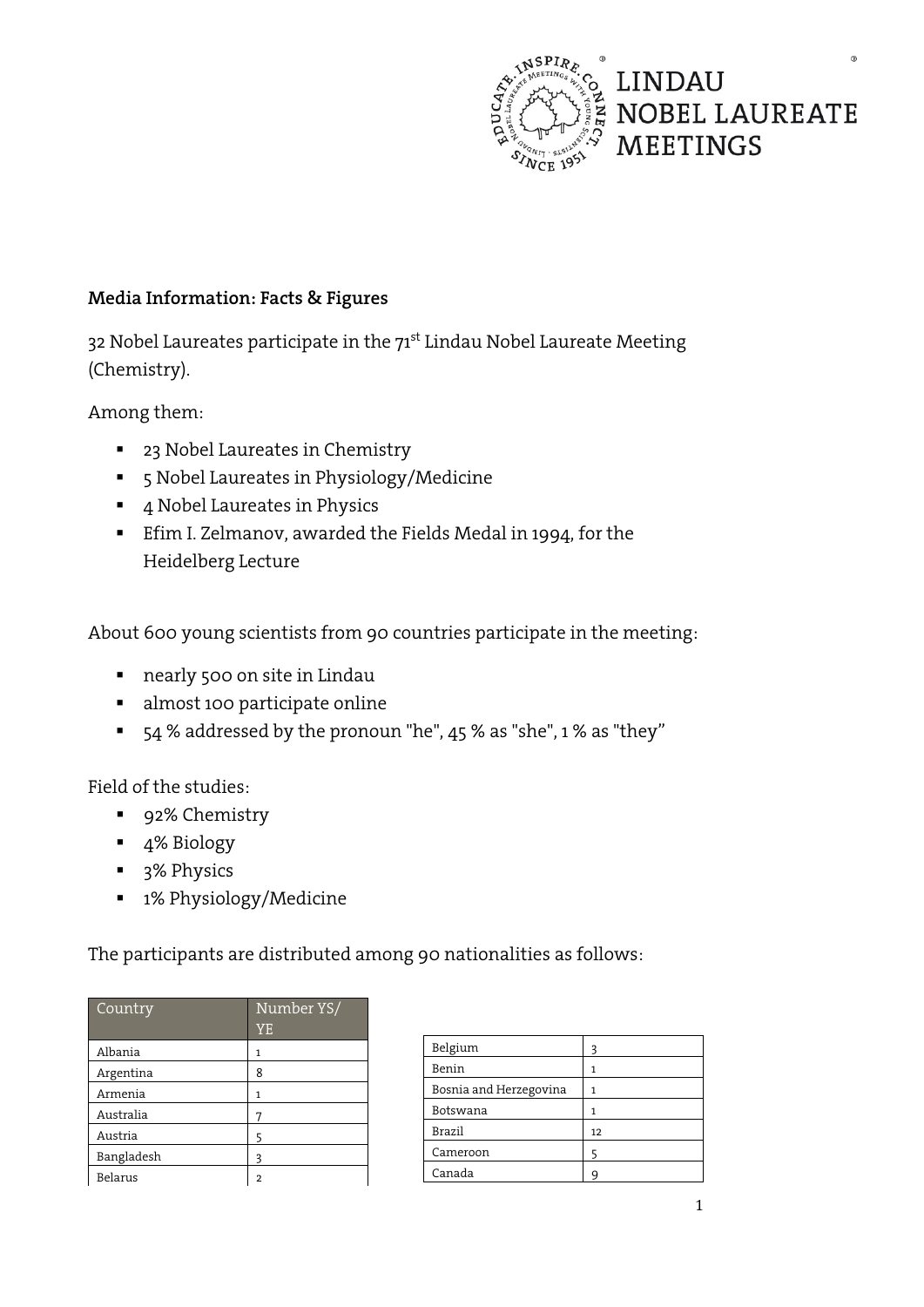

# LINDAU<br>NOBEL LAUREATE<br>MEETINGS

 $^\circledR$ 

| Chile          | 2              |
|----------------|----------------|
| China          | 73             |
| Colombia       | 8              |
| Costa Rica     | 1              |
| Croatia        | 3              |
| Czech Republic | 7              |
| Egypt          | 3              |
| Ethiopia       | 1              |
| Finland        | 2              |
| France         | 5              |
| Germany        | 129            |
| Ghana          | 3              |
| Greece         | 8              |
| Guatemala      | 1              |
| Hong Kong      | 1              |
| Hungary        | 1              |
| Iceland        | $\overline{2}$ |
| India          | 38             |
| Indonesia      | 3              |
| Iran           | 5              |
| Ireland        | 3              |
| Israel         | 11             |
| Italy          | 12             |
| Japan          | 10             |
| Kazakhstan     | 3              |
| Kenya          | 2              |
| Kosovo         | 1              |
| Latvia         | 1              |
| Liberia        | 1              |
| Liechtenstein  | 1              |
| Lithuania      | 3              |
| Luxembourg     | 1              |
| Malaysia       | 8              |
| Malta          | 1              |
| Mauritius      | 2              |
| Mexico         | 4              |
| Mongolia       | 2              |
| Morocco        | 1              |
| Mozambique     | 1              |
| Nepal          | 3              |
| Netherlands    | 3              |
| New Zealand    | 2              |
| Nigeria        | 2              |

| Oman<br>$\overline{2}$<br>Pakistan<br>10<br>Palestine<br>3<br>Philippines<br>3<br>Poland<br>4<br>Portugal<br>5<br>Romania<br>$\overline{1}$<br>Russian Federation<br>8<br>Rwanda<br>1<br>Saudi Arabia<br>$\mathbf{1}$<br>Serbia<br>$\overline{2}$<br>Singapore<br>8<br>Slovakia<br>$\overline{2}$<br>Slovenia<br>3<br>South Africa<br>11<br>South Korea<br>4<br>Spain<br>14<br>Sweden<br>4<br>Switzerland<br>3<br>Taiwan (China)<br>$\overline{2}$<br>Thailand<br>7<br>Togo<br>$\overline{2}$<br>Trinidad and Tobago<br>$\mathbf{1}$<br>Türkiye<br>8<br>Uganda<br>1<br>Ukraine<br>4<br>United Kingdom<br>11<br>United States of America<br>31<br>Uruguay<br>$\overline{2}$<br>Venezuela<br>$\mathbf{1}$<br>Viet Nam<br>$\overline{2}$<br>Zimbabwe<br>$\overline{2}$ | Norway | 1 |
|---------------------------------------------------------------------------------------------------------------------------------------------------------------------------------------------------------------------------------------------------------------------------------------------------------------------------------------------------------------------------------------------------------------------------------------------------------------------------------------------------------------------------------------------------------------------------------------------------------------------------------------------------------------------------------------------------------------------------------------------------------------------|--------|---|
|                                                                                                                                                                                                                                                                                                                                                                                                                                                                                                                                                                                                                                                                                                                                                                     |        |   |
|                                                                                                                                                                                                                                                                                                                                                                                                                                                                                                                                                                                                                                                                                                                                                                     |        |   |
|                                                                                                                                                                                                                                                                                                                                                                                                                                                                                                                                                                                                                                                                                                                                                                     |        |   |
|                                                                                                                                                                                                                                                                                                                                                                                                                                                                                                                                                                                                                                                                                                                                                                     |        |   |
|                                                                                                                                                                                                                                                                                                                                                                                                                                                                                                                                                                                                                                                                                                                                                                     |        |   |
|                                                                                                                                                                                                                                                                                                                                                                                                                                                                                                                                                                                                                                                                                                                                                                     |        |   |
|                                                                                                                                                                                                                                                                                                                                                                                                                                                                                                                                                                                                                                                                                                                                                                     |        |   |
|                                                                                                                                                                                                                                                                                                                                                                                                                                                                                                                                                                                                                                                                                                                                                                     |        |   |
|                                                                                                                                                                                                                                                                                                                                                                                                                                                                                                                                                                                                                                                                                                                                                                     |        |   |
|                                                                                                                                                                                                                                                                                                                                                                                                                                                                                                                                                                                                                                                                                                                                                                     |        |   |
|                                                                                                                                                                                                                                                                                                                                                                                                                                                                                                                                                                                                                                                                                                                                                                     |        |   |
|                                                                                                                                                                                                                                                                                                                                                                                                                                                                                                                                                                                                                                                                                                                                                                     |        |   |
|                                                                                                                                                                                                                                                                                                                                                                                                                                                                                                                                                                                                                                                                                                                                                                     |        |   |
|                                                                                                                                                                                                                                                                                                                                                                                                                                                                                                                                                                                                                                                                                                                                                                     |        |   |
|                                                                                                                                                                                                                                                                                                                                                                                                                                                                                                                                                                                                                                                                                                                                                                     |        |   |
|                                                                                                                                                                                                                                                                                                                                                                                                                                                                                                                                                                                                                                                                                                                                                                     |        |   |
|                                                                                                                                                                                                                                                                                                                                                                                                                                                                                                                                                                                                                                                                                                                                                                     |        |   |
|                                                                                                                                                                                                                                                                                                                                                                                                                                                                                                                                                                                                                                                                                                                                                                     |        |   |
|                                                                                                                                                                                                                                                                                                                                                                                                                                                                                                                                                                                                                                                                                                                                                                     |        |   |
|                                                                                                                                                                                                                                                                                                                                                                                                                                                                                                                                                                                                                                                                                                                                                                     |        |   |
|                                                                                                                                                                                                                                                                                                                                                                                                                                                                                                                                                                                                                                                                                                                                                                     |        |   |
|                                                                                                                                                                                                                                                                                                                                                                                                                                                                                                                                                                                                                                                                                                                                                                     |        |   |
|                                                                                                                                                                                                                                                                                                                                                                                                                                                                                                                                                                                                                                                                                                                                                                     |        |   |
|                                                                                                                                                                                                                                                                                                                                                                                                                                                                                                                                                                                                                                                                                                                                                                     |        |   |
|                                                                                                                                                                                                                                                                                                                                                                                                                                                                                                                                                                                                                                                                                                                                                                     |        |   |
|                                                                                                                                                                                                                                                                                                                                                                                                                                                                                                                                                                                                                                                                                                                                                                     |        |   |
|                                                                                                                                                                                                                                                                                                                                                                                                                                                                                                                                                                                                                                                                                                                                                                     |        |   |
|                                                                                                                                                                                                                                                                                                                                                                                                                                                                                                                                                                                                                                                                                                                                                                     |        |   |
|                                                                                                                                                                                                                                                                                                                                                                                                                                                                                                                                                                                                                                                                                                                                                                     |        |   |
|                                                                                                                                                                                                                                                                                                                                                                                                                                                                                                                                                                                                                                                                                                                                                                     |        |   |
|                                                                                                                                                                                                                                                                                                                                                                                                                                                                                                                                                                                                                                                                                                                                                                     |        |   |
|                                                                                                                                                                                                                                                                                                                                                                                                                                                                                                                                                                                                                                                                                                                                                                     |        |   |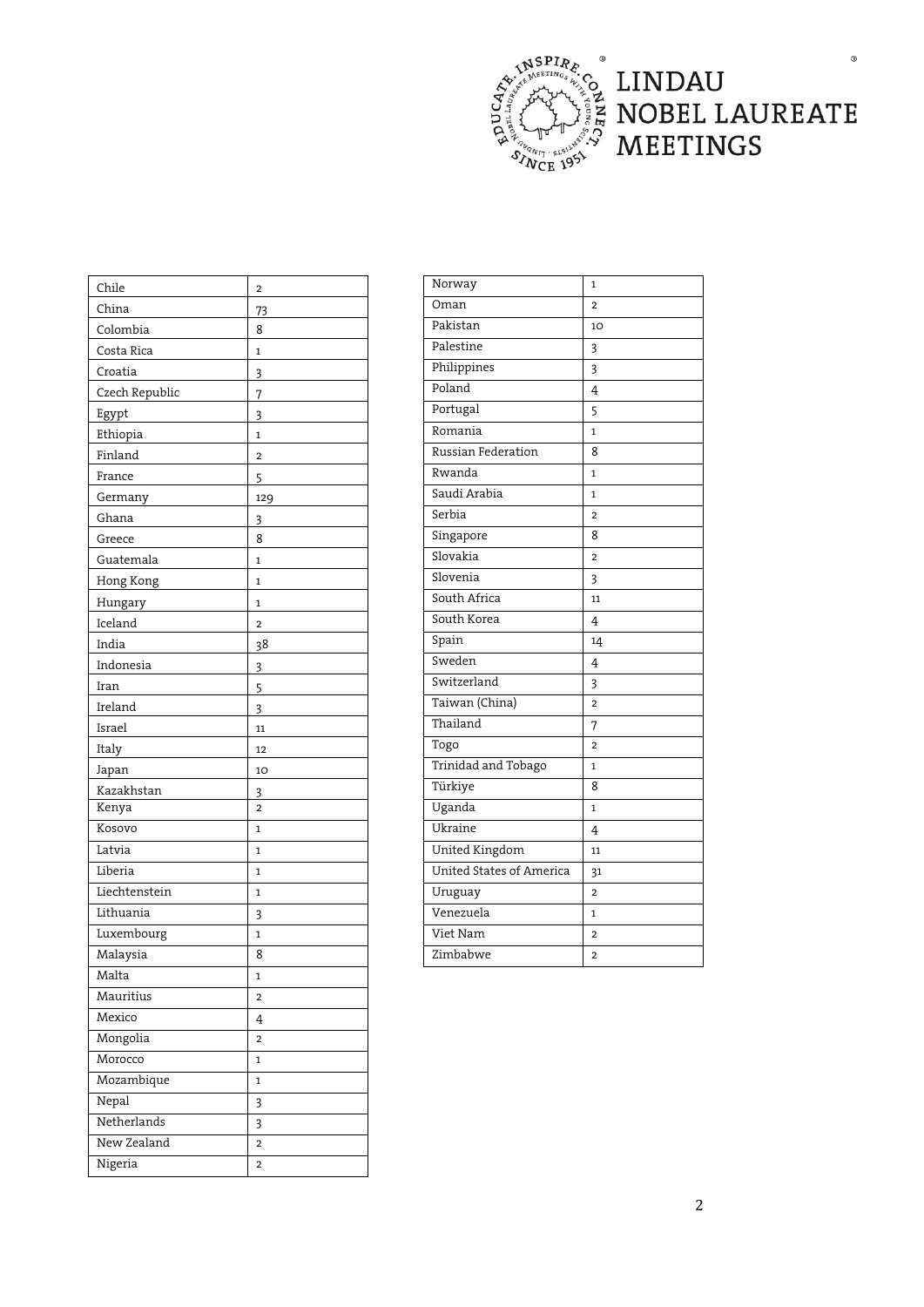# 10 PROGRAMME OVERVIEW ONLINE **10** PROGRAMME OVERVIEW ONLINE 11

| Time (Zones) |                                                                    | Sunday, 26 June                                                                                                  | Monday, 27 June                                                                   | Tuesday, 28 June                                                        | Wednesday, 29 June                                                             | Thursday, 30 June                                               | Friday, 1 July                                            |                                                                                      |
|--------------|--------------------------------------------------------------------|------------------------------------------------------------------------------------------------------------------|-----------------------------------------------------------------------------------|-------------------------------------------------------------------------|--------------------------------------------------------------------------------|-----------------------------------------------------------------|-----------------------------------------------------------|--------------------------------------------------------------------------------------|
|              | $07$ $\frac{813/714/CI5}{D10^{30}/N01/522^*}$                      |                                                                                                                  |                                                                                   |                                                                         | Science Breakfast<br>Scientific Collaboration in<br><b>Challenging Times</b>   |                                                                 |                                                           |                                                                                      |
|              | $08$ $\frac{814/715/16}{D11^{30}/N02/5233}$                        |                                                                                                                  |                                                                                   |                                                                         | Bruce, Schekman                                                                |                                                                 |                                                           |                                                                                      |
| 09           | B15 / T16 / C17<br>D12 <sup>30</sup> / N03 / S24 <sup>-1</sup>     |                                                                                                                  | Lecture<br>Feringa                                                                | Lecture<br>Stoddart                                                     | Next Gen Science<br>presentations by young scientists                          | Lecture<br>List                                                 |                                                           |                                                                                      |
|              | $10^{-\frac{B16}{D13^{30}/N04/501}}$                               |                                                                                                                  | Lecture<br>Strickland<br>Lecture<br>Schmidt                                       | Lecture<br>Kaelin<br>Lecture<br>Moerner                                 |                                                                                | Lecture<br>Hell<br>Lecture<br>Lehn                              |                                                           |                                                                                      |
|              | $11$ $\frac{817/718/CI9}{DI4^{30}/N05/502}$                        |                                                                                                                  | Agora Talk<br>• Frank<br>• Ramakrishnan                                           | Agora Talk<br>· Ciechanover<br>$\cdot$ Huber                            | Agora Talk<br>• Warshel<br>• Wüthrich                                          | Lecture<br>Novoselov                                            | <b>Panel Discussion</b><br><b>The Diversity Challenge</b> |                                                                                      |
|              | $12^{-\frac{B18}{D15^{30}/N06/503}}$                               | Opening Ceremony                                                                                                 | Agora Talk                                                                        | Agora Talk                                                              | Agora Talk                                                                     | Lecture<br>Schekman<br>Life Lecture<br>Yonath                   | Günenç, Restrepo Schild,<br>Strickland, Wittung-Stafshede |                                                                                      |
|              | $13$ $\frac{B19/T20/C21}{D16^{30}/N07/504}$                        |                                                                                                                  | $\cdot$ Agre<br>· Ignarro                                                         | $\cdot$ Neher<br>· Schrock                                              | · Shechtman<br>• Michel                                                        |                                                                 | Closing Ceremony                                          |                                                                                      |
|              | $14$ $\frac{B20/T21/C22}{D17^{30}/N08/505}$                        |                                                                                                                  |                                                                                   |                                                                         |                                                                                |                                                                 |                                                           |                                                                                      |
| 15           | B21/T22/C23<br>D1830 / N09 / S06                                   | Lecture<br>MacMillan<br><b>Panel Discussion</b>                                                                  | Open Exchange Online<br>Chalfie                                                   | <b>Panel Discussion</b>                                                 | <b>Panel Discussion</b>                                                        |                                                                 |                                                           | Sessions colored in orange                                                           |
| 16           | B22/T23/C24<br>D19 <sup>30</sup> /N10/S07                          | Trust in Science,<br><b>Trust in Chemistry</b><br>Boetius, Gutenthaler,<br>Miserendino, Ramakrishnan,<br>Schmidt |                                                                                   | Artificial Intelligence in<br>Chemistry<br>Levitt, Nigel, Paiz, Warshel | Catalysis &<br><b>Green Chemistry</b><br>Feng, Li, MacMillan, Schrock, Serrano |                                                                 |                                                           | are publicly available at<br>public.lindau-nobel.org                                 |
| 17           | B23 / T24 / C01+1<br>D20 <sup>30</sup> / N11 / S08                 |                                                                                                                  | Next Gen Science                                                                  | Open Exchange Online                                                    | Open Exchange Online                                                           | Workshop                                                        |                                                           |                                                                                      |
| 18           | $\frac{B24/701^{41}/C02^{41}}{D21^{30}/N12/509}$                   |                                                                                                                  | presentations by young scientists                                                 | Chu, Kobilka                                                            | Blackburn, Marcus                                                              | • Mentoring<br>· Lindau Guidelines                              |                                                           | Time Zones<br>The reference times on the left side<br>are stated as Central European |
|              |                                                                    |                                                                                                                  |                                                                                   |                                                                         |                                                                                |                                                                 |                                                           | Summer Time (CEST).<br>Additional times zones are<br>provided as smaller print.      |
| 19           | $\frac{B01^{+1} / 702^{+1} / CO3^{+1}}{D22^{30} / N13 / S10}$      | Social Programme<br><b>Online Meet-Up</b>                                                                        | Social Programme<br>International<br>Get-Together<br>hosted by the United Kingdom | Social Programme<br><b>Networking Workshop</b>                          | Heidelberg Lecture<br>Zelmanov                                                 | Social Programme<br><b>Bavarian Evening</b><br>with Brian Malow |                                                           | $B = Beijing (CST)$<br>$T = Tokyo (JST)$<br>C = Canberra (AEST)<br>$D = Delhi (IST)$ |
|              | $20$ $\frac{802^{+1} / 703^{+1} / CO4^{+1}}{D23^{30} / N14 / S11}$ |                                                                                                                  | [Programme Part]                                                                  |                                                                         |                                                                                | hosted by the Free State of Bavaria                             |                                                           | $N = New York (EDT/DST)$<br>S = San Francisco (PDT/DST)<br>$-1$ = day before         |
|              | 21 $\frac{B03^{+1}/T04^{+1}/C05^{+}}{D00^{30}/N15/512}$            |                                                                                                                  |                                                                                   |                                                                         |                                                                                |                                                                 |                                                           | $H = day$ after<br><sup>30</sup> + plus 30 minutes                                   |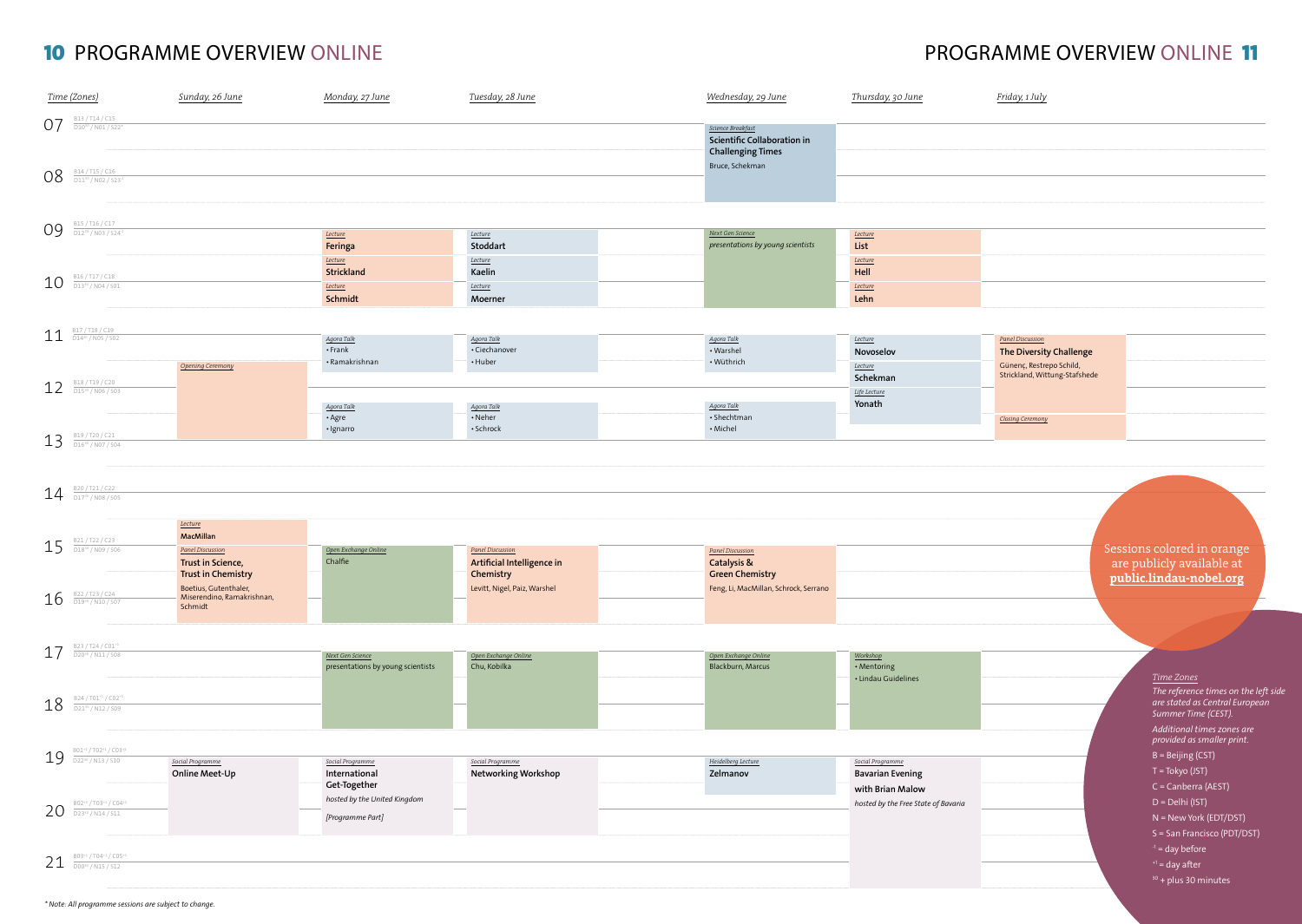

**Kuratorium für die Tagungen der Nobelpreisträger in Lindau Council for the Lindau Nobel Laureate Meetings** 

### **Ehrenpräsident | Honorary President**

Prof. Dr. h. c. mult. Lennart Graf Bernadotte af Wisborg (†)

### **Vorstand | Executive Committee**

Bettina Gräfin Bernadotte af Wisborg (Präsidentin | President) Prof. Dr. Wolfgang Lubitz (Vizepräsident | Vice-President) Prof. Dr. Helga Nowotny (Vizepräsidentin | Vice-President) Nikolaus Turner (Schatzmeister | Treasurer)

### **Stiftung**

as of 23 June 2022

**Lindauer Nobelpreisträgertagungen Foundation Lindau Nobel Laureate Meetings** 

### **Ehrenpräsidium | Honorary Presidents**

Prof. Dr. h. c. mult. Graf Lennart Bernadotte af Wisborg (†) Prof. Dr. Roman Herzog (†) Bundespräsident a. D.

### **Vorstand | Board of Directors**

Prof. Dr. Jürgen Kluge (Vorsitzender | Chairman) Bettina Gräfin Bernadotte af Wisborg Thomas Ellerbeck Prof. Dr. Reinhard Pöllath Nikolaus Turner (Geschäftsführer | Managing Director)

Prof. Dr. h. c. Wolfgang Schürer (Ehrenvorsitzender | Honorary Chairman)

### **Geschäftsstellen | Offices**

Lennart-Bernadotte-Haus Alfred-Nobel-Platz 1 88131 Lindau Deutschland | Germany

Tel.: +49 (0)8382 / 27731-0 Fax: +49 (0)8382 / 27731-13 E-Mail: info@ lindau-nobel.org foundation@ lindau-nobel.org

**www.lindau-nobel.org** 

# **32 Laureates to attend the 71st Lindau Nobel Laureate Meeting**

| Name                             | Discipline                | Year of<br>Award | Reasoning for<br>Award                                                                                                              | Attendance in Lindau                                                                                                                                                 |
|----------------------------------|---------------------------|------------------|-------------------------------------------------------------------------------------------------------------------------------------|----------------------------------------------------------------------------------------------------------------------------------------------------------------------|
| Peter Agre                       | Chemistry                 | 2003             | For discoveries<br>concerning channels in<br>cell membranes                                                                         | 2022; 2021; 2018; 2017;<br>2015; 2014; 2013; 2011;<br>2010; 2009; 2006; 2005                                                                                         |
| Elizabeth H. Blackburn<br>online | Physiology<br>or Medicine | 2009             | For the discovery of<br>how chromosomes are<br>protected by telomers<br>and the enzyme<br>telomerase                                | 2022; 2021; 2020; 2018;<br>2015; 2014; 2011                                                                                                                          |
| Martin Chalfie<br>online         | Chemistry                 | 2008             | For the discovery and<br>development of the<br>green fluorescent<br>protein, GFP                                                    | 2022; 2021; 2020; 2018;<br>2017; 2015; 2014; 2013;<br>2010; 2009                                                                                                     |
| Steven Chu<br>online             | Physics                   | 1997             | For development of<br>methods to cool and<br>trap atoms with laser<br>light                                                         | 2022; 2021; 2020; 2019;<br>2018; 2016; 2015; 2014;<br>2013; 2001; 2000                                                                                               |
| Aaron Ciechanover                | Chemistry                 | 2004             | For the discovery of<br>ubiquitin-mediated<br>protein degradation                                                                   | 2022; 2021; 2018; 2017;<br>2016; 2015; 2014; 2013;<br>2011; 2010; 2009; 2007;<br>2006; 2005                                                                          |
| Ben L. Feringa                   | Chemistry                 | 2016             | For the design and<br>synthesis of molecular<br>machines                                                                            | 2022; 2021; 2017                                                                                                                                                     |
| <b>Joachim Frank</b>             | Chemistry                 | 2017             | For developing cryo-<br>electron microscopy for<br>the high-resolution<br>structure determination<br>of biomolecules in<br>solution | 2022; 2021; 2019; 2018                                                                                                                                               |
| Stefan W. Hell                   | Chemistry                 | 2014             | For the development of<br>super-resolved<br>fluorescence microscopy                                                                 | 2022; 2021; 2019; 2018;<br>2017; 2016; 2015                                                                                                                          |
| Avram Hershko                    | Chemistry                 | 2004             | For the discovery of<br>ubiquitin-mediated<br>protein degradation                                                                   | 2022; 2021; 2018; 2017;<br>2015; 2013; 2010; 2011;<br>2007                                                                                                           |
| Robert Huber                     | Chemistry                 | 1988             | For the determination of<br>the three-dimensional<br>structure of a<br>photosynthetic reaction<br>centre                            | 2022; 2021; 2019; 2018;<br>2017; 2016; 2015; 2014;<br>2013; 2011; 2010; 2009;<br>2008;2007; 2006; 2005;<br>2004; 2003; 2002;<br>2001;2000; 1999; 1998;<br>1995; 1989 |
| Louis J. Ignarro                 | Physiology<br>or Medicine | 1998             | For his discoveries<br>concerning nitric oxide<br>as a signalling molecule<br>in the cardiovascular<br>system                       | 2022; 2018                                                                                                                                                           |
| William G. Kaelin, Jr.           | Physiology<br>or Medicine | 2019             | For the discovery of how<br>cells sense and adapt to<br>oxygen availability                                                         | 2022; 2021                                                                                                                                                           |
| Brian K. Kobilka<br>online       | Chemistry                 | 2012             | For studies of G-protein-<br>coupled receptors                                                                                      | 2022; 2021; 2014; 2013                                                                                                                                               |
| Jean-Marie Lehn                  | Chemistry                 | 1987             | For the development<br>and use of molecules<br>with structure-specific<br>interactions of high<br>selectivity                       | 2022; 2021; 2017; 2014;<br>2013; 2011; 2010; 2009;<br>2002; 2000; 1990                                                                                               |
| Michael Levitt                   | Chemistry                 | 2013             | For the development of<br>multiscale models for<br>complex chemical<br>systems                                                      | 2022; 2021; 2020; 2018                                                                                                                                               |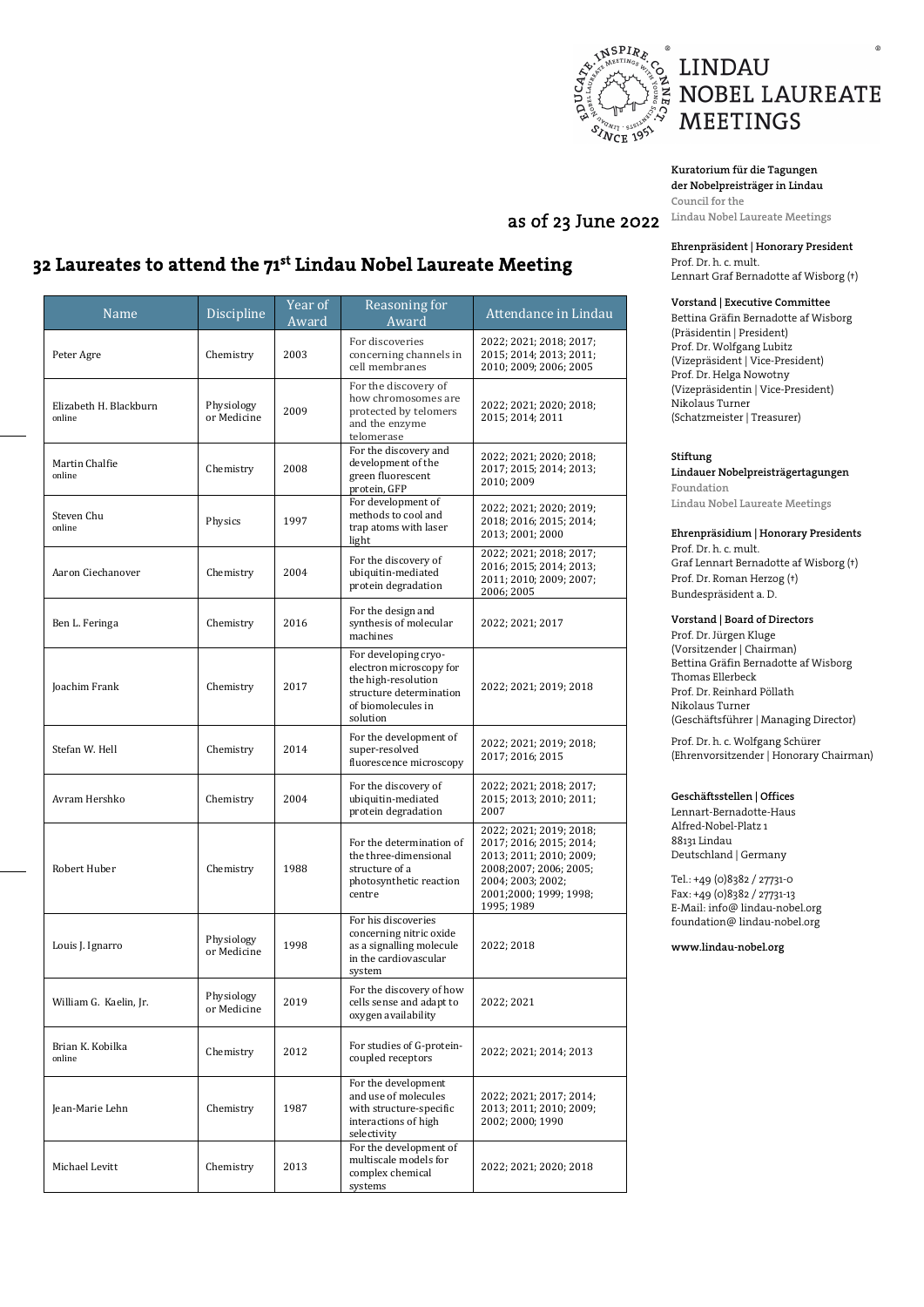

## **Kuratorium für die Tagungen der Nobelpreisträger in Lindau**

**Council for the Lindau Nobel Laureate Meetings** 

### **Stiftung**

**Lindauer Nobelpreisträgertagungen** 

**Foundation Lindau Nobel Laureate Meetings** 

| Sir David W.C. MacMillan    | Chemistry                 | 2021 | For the development of<br>asymmetric<br>organocatalysis                                                                                                                      | 2022                                                                                                                                                                         |
|-----------------------------|---------------------------|------|------------------------------------------------------------------------------------------------------------------------------------------------------------------------------|------------------------------------------------------------------------------------------------------------------------------------------------------------------------------|
| Rudolph A. Marcus<br>online | Chemistry                 | 1992 | For his contributions to<br>the theory of electron<br>transfer reactions in<br>chemical systems                                                                              | 2022; 2021; 2017; 2015;<br>2013; 2010; 2009; 2006;<br>2005; 2003; 2000; 1998;<br>1995                                                                                        |
| Hartmut Michel              | Chemistry                 | 1988 | For the determination of<br>the three-dimensional<br>structure of a<br>photosynthetic reaction<br>centre                                                                     | 2022; 2021; 2020; 2019;<br>2018; 2017; 2016; 2015;<br>2014; 2013; 2012; 2011;<br>2010; 2009; 2008; 2022;<br>2007; 2006; 2003; 2002;<br>2001; 1998; 1996; 1995;<br>1993; 1989 |
| William E. Moerner          | Chemistry                 | 2014 | For the development of<br>super-resolved<br>fluorescence microscopy                                                                                                          | 2022; 2021; 2020; 2019;<br>2017; 2015                                                                                                                                        |
| Erwin Neher                 | Physiology<br>or Medicine | 1991 | For their discoveries<br>concerning the function<br>of single ion channels in<br>cells                                                                                       | 2022; 2020; 2018; 2017;<br>2015; 2014; 2013; 2012;<br>2011; 2010; 2009; 2007;<br>2006; 2003; 2000; 1999;<br>1996; 1993                                                       |
| Sir Konstantin S. Novoselov | Physics                   | 2010 | For groundbreaking<br>experiments regarding<br>the two-dimensional<br>material graphene                                                                                      | 2022; 2021; 2020; 2019                                                                                                                                                       |
| Venki Ramakrishnan          | Chemistry                 | 2009 | For studies of the<br>structure and function<br>of the ribosome                                                                                                              | 2022; 2020; 2015                                                                                                                                                             |
| Randy W. Schekman           | Physiology<br>or Medicine | 2013 | For the discovery of<br>machinery regulating<br>vesicle traffic, a major<br>transport system in our<br>cells.                                                                | 2022; 2021; 2018; 2014                                                                                                                                                       |
| Brian P. Schmidt            | Physics                   | 2011 | For the discovery of the<br>accelerating expansion<br>of the Universe through<br>observations of distant<br>supernovae                                                       | 2022; 2021; 2020; 2019;<br>2017; 2016; 2015; 2014;<br>2012                                                                                                                   |
| Richard R. Schrock          | Chemistry                 | 2005 | For the development of<br>the metathesis method<br>in organic synthesis                                                                                                      | 2022; 2021; 2017; 2013;<br>2009; 2006                                                                                                                                        |
| Dan Shechtman               | Chemistry                 | 2011 | For the discovery of<br>quasicrystals                                                                                                                                        | 2022; 2019; 2018; 2017;<br>2016; 2015; 1013; 2012                                                                                                                            |
| Sir J. Fraser Stoddart      | Chemistry                 | 2016 | For the design and<br>synthesis of molecular<br>machines                                                                                                                     | 2022                                                                                                                                                                         |
| Donna Strickland            | Physics                   | 2018 | For the method of<br>generating high-<br>intensity, ultra-short<br>optical pulses                                                                                            | 2022; 2021; 2019                                                                                                                                                             |
| Arieh Warshel               | Chemistry                 | 2013 | For the development of<br>multiscale models for<br>complex chemical<br>systems                                                                                               | 2022; 2021; 2015; 2014                                                                                                                                                       |
| Kurt Wüthrich               | Chemistry                 | 2002 | For his development of<br>nuclear magnetic<br>resonance spectroscopy<br>for determining the<br>three-dimensional<br>structure of biological<br>macromolecules in<br>solution | 2022; 2021; 2019; 2018;<br>2017; 2016; 2015; 2014;<br>2013; 2012; 2010; 2009;<br>2006; 2005                                                                                  |
| Ada E. Yonath               | Chemistry                 | 2009 | For studies of the<br>structure and function                                                                                                                                 | 2022; 2021; 2019; 2018;<br>2017; 2016; 2015; 2014;                                                                                                                           |

of the ribosome

2013; 2011; 2010

For the development of asymmetric organocatalysis

2022

Benjamin List Chemistry 2021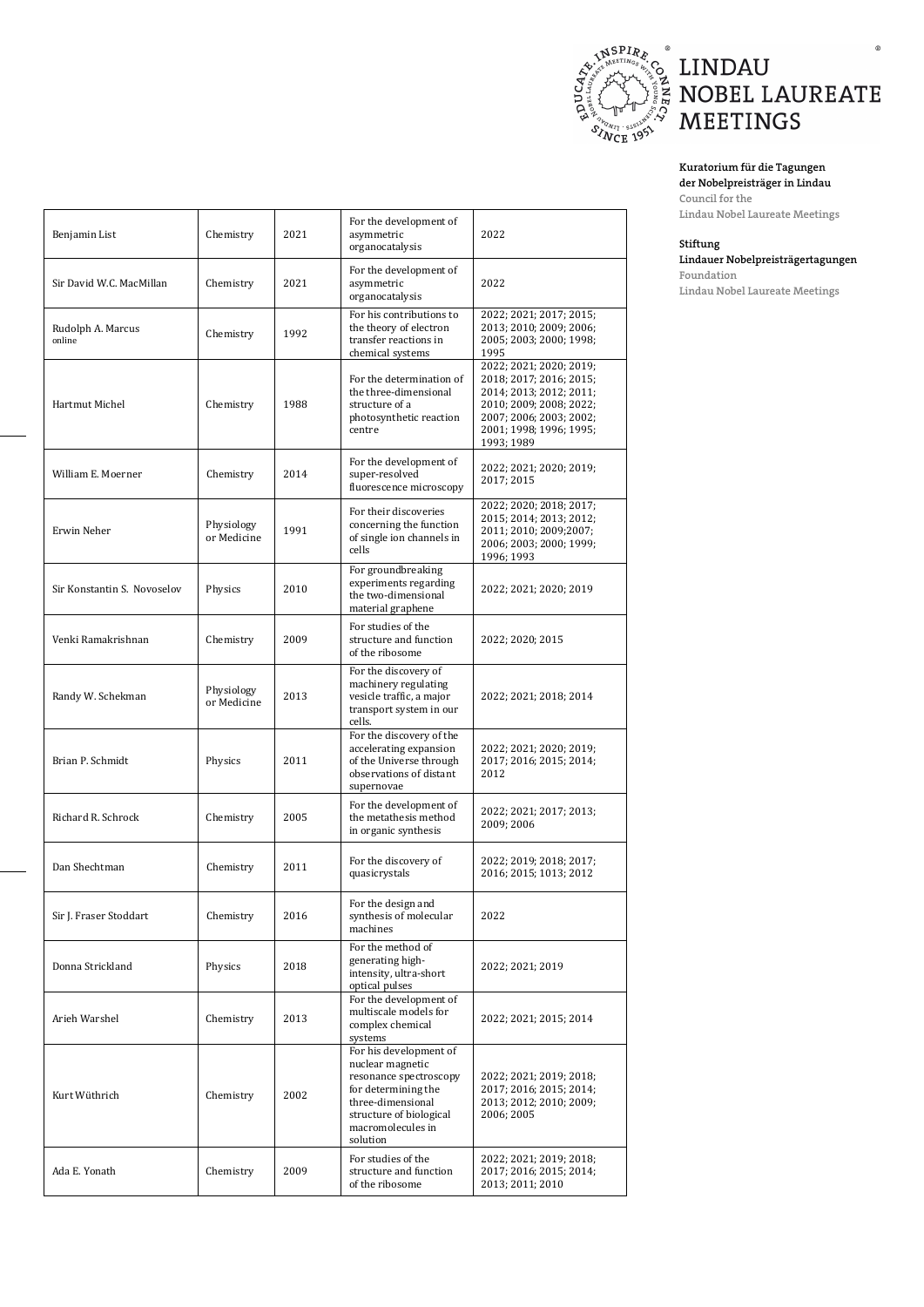| <b>Key Topic</b>                            | <b>Session</b>                                                                                 | Format                   | <b>Nobel Laureates</b>    | Time                               |
|---------------------------------------------|------------------------------------------------------------------------------------------------|--------------------------|---------------------------|------------------------------------|
| <b>Catalysis and Synthesis</b>              | The Path to Invention and Discovery in Catalysis                                               | Lecture                  | <b>MacMillan</b>          | Sunday, 26 June, 14:30-15.00 PM    |
| <b>Catalysis and Synthesis</b>              | Tungstacyclopentane Ring-Contraction Yields Olefin Metathesis Catalysts and More               | <b>Agora Talk</b>        | Schrock                   | Tuesday, 28 June, 12.15-13.00 PM   |
| <b>Catalysis and Synthesis</b>              | Structures of Intermediates of the Cytochrome C Oxidase Reaction Cycle Suggest a Revolution    | <b>Agora Talk</b>        | <b>Michel</b>             | Wednesday, 29 June, 12.15-13.00 PM |
| <b>Catalysis and Synthesis</b>              | <b>Catalysis and Green Chemistry</b>                                                           | <b>Panel Discussion</b>  | <b>MacMillan, Schrock</b> | Wednesday, 29 June, 15.00-16.30 PM |
| <b>Catalysis and Synthesis</b>              | <b>Toward Universal Catalysts for Selective Synthesis</b>                                      | Lecture                  | List                      | Thursday, 30 June, 09.00-09.30 AM  |
| Molecules, Proteins and Their Investigation | The Quest for the Structure of the Ribosome: Nature's Ancient Protein Factory                  | <b>Agora Talk</b>        | Ramakrishnan              | Monday, 27 June, 11.00-11.45 AM    |
| Molecules, Proteins and Their Investigation | Biological Molecules Captured in Motion by Cryo-EM                                             | <b>Agora Talk</b>        | Frank                     | Monday, 27 June, 11.00-11.45 AM    |
| Molecules, Proteins and Their Investigation | Artificial Molecular Machines: Going from Solution to Surfaces                                 | Lecture                  | Stoddart                  | Tuesday, 28 June, 09.00-09.30 AM   |
| Molecules, Proteins and Their Investigation | The Century of Vision in Molecular Biology                                                     | <b>Agora Talk</b>        | Huber                     | Tuesday, 28 June, 11.00-11.45 AM   |
| Molecules, Proteins and Their Investigation | Protein Large-Amplitude Dynamics by NMR Spectroscopy in Solution                               | <b>Agora Talk</b>        | Wüthrich                  | Wednesday, 29 June, 11.00-11.45 AM |
| Molecules, Proteins and Their Investigation | Molecular-Scale Resolution in Fluorescence Microscopy                                          | Lecture                  | Hell                      | Thursday, 30 June, 09.30-10.00 AM  |
| Molecules, Proteins and Their Investigation | What Can Single Molecules Tell Us About Coronavirus RNA and Cryo-Electron Tomography?          | Lecture                  | Moerner                   | Thursday, 30 June, 10.00-10.30 AM  |
| Molecules, Proteins and Their Investigation | Perspectives in Chemistry - Supramolecular Chemistry and Beyond                                | Lecture                  | Lehn                      | Thursday, 30 June, 10.00-10.30 AM  |
| <b>Chemistry and Health</b>                 | "Dr. NO - The Discovery That Led to a Nobel Prize and Viagra"                                  | <b>Agora Talk</b>        | Ignarro                   | Monday, 27 June, 12.15-13.00 PM    |
| <b>Chemistry and Health</b>                 | Aquaporin Water Channels and Medical Science in Africa                                         | <b>Agora Talk</b>        | Agre                      | Monday, 27 June, 12.15-13.00 PM    |
| <b>Chemistry and Health</b>                 | The VHL Tumor Suppressor Protein: Insights into Oxygen Sensing and Intercellular Communication | Lecture                  | <b>Kaelin</b>             | Tuesday, 28 June, 09.30-10.00 AM   |
| <b>Chemistry and Health</b>                 | The COVID-19 Pandemic and Bioethics                                                            | <b>Agora Talk</b>        | Ciechanover               | Tuesday, 28 June, 11.00-11.45 AM   |
| <b>Chemistry and Health</b>                 | <b>Synaptic Plasticity: Short- and Longterm</b>                                                | <b>Agora Talk</b>        | <b>Neher</b>              | Tuesday, 28 June, 12.15-13.00 PM   |
| <b>Chemistry and Health</b>                 | <b>Tackling Parkinson's Disease With Basic Science</b>                                         | Lecture                  | Schekman                  | Thursday, 28 June, 11.30-12.00 AM  |
| <b>Artificial Intelligence</b>              | Artificial Intelligence in Chemistry                                                           | <b>Panel Discussion</b>  | Levitt, Warshel           | Tuesday, 28 June, 15.00-16.30 PM   |
| <b>Artificial Intelligence</b>              | Multi Scale and Artificial Intelligence Studies of Biological Systems                          | <b>Agora Talk</b>        | Warshel                   | Wednesday, 29 June, 11.00-11.45 AM |
| <b>Innovative Materials</b>                 | Quasi-Periodic Materials - A Paradigm Shift in Crystallography                                 | <b>Agora Talk</b>        | Shechtman                 | Wednesday, 29 June, 12.15-13.00 PM |
| <b>Innovative Materials</b>                 | <b>Materials for the Future</b>                                                                | <b>Lecture</b>           | Novoselov                 | Thursday, 30 June, 11.00-11.30 AM  |
| <b>Science Community &amp; Society</b>      | Trust in Science, Trust in Chemistry                                                           | <b>Panel Discussion</b>  | Ramakrishnan, Schmidt     | Sunday, 26 June, 15.00-16.30 PM    |
| <b>Science Community &amp; Society</b>      | The Joy of Discovery                                                                           | Lecture                  | Feringa                   | Monday, 27 June, 09.00-09.30 AM    |
| <b>Science Community &amp; Society</b>      | Scientific Collaboration in Challenging Times                                                  | <b>Science Breakfast</b> | Bruce, Schekman           | Wednesday, 29 June, 07.00-08.30 AM |
| <b>Science Community &amp; Society</b>      | The Everest Beyond the Everest                                                                 | Life Lecture             | Yonath                    | Thursday, 30 June, 12.00-12.45 AM  |
| <b>Science Community &amp; Society</b>      | <b>Mentoring Hub</b>                                                                           | Workshop                 | Novoselov                 | Thursday, 30 June, 17.00-18.30 PM  |
| <b>Science Community &amp; Society</b>      | Lindau Guidelines                                                                              | Workshop                 | Blackburn                 | Thursday, 30 June, 17.00-18.30 PM  |
| <b>Science Community &amp; Society</b>      | The Diversity Challenge                                                                        | <b>Panel Discussion</b>  | Strickland                | Friday, 1 July, 11.00-11.30 AM     |

| <b>Nobel Laureates</b> | <b>Time</b>                        |
|------------------------|------------------------------------|
| <b>MacMillan</b>       | Sunday, 26 June, 14:30-15.00 PM    |
| <b>Schrock</b>         | Tuesday, 28 June, 12.15-13.00 PM   |
| <b>Michel</b>          | Wednesday, 29 June, 12.15-13.00 PM |
| MacMillan, Schrock     | Wednesday, 29 June, 15.00-16.30 PM |
| List                   | Thursday, 30 June, 09.00-09.30 AM  |
|                        |                                    |
| Ramakrishnan           | Monday, 27 June, 11.00-11.45 AM    |
| Frank                  | Monday, 27 June, 11.00-11.45 AM    |
| <b>Stoddart</b>        | Tuesday, 28 June, 09.00-09.30 AM   |
| <b>Huber</b>           | Tuesday, 28 June, 11.00-11.45 AM   |
| Wüthrich               | Wednesday, 29 June, 11.00-11.45 AM |
| Hell                   | Thursday, 30 June, 09.30-10.00 AM  |
| <b>Moerner</b>         | Thursday, 30 June, 10.00-10.30 AM  |
| Lehn                   | Thursday, 30 June, 10.00-10.30 AM  |
|                        |                                    |
| Ignarro                | Monday, 27 June, 12.15-13.00 PM    |
| Agre                   | Monday, 27 June, 12.15-13.00 PM    |
| <b>Kaelin</b>          | Tuesday, 28 June, 09.30-10.00 AM   |
| Ciechanover            | Tuesday, 28 June, 11.00-11.45 AM   |
| <b>Neher</b>           | Tuesday, 28 June, 12.15-13.00 PM   |
| Schekman               | Thursday, 28 June, 11.30-12.00 AM  |
|                        |                                    |
| Levitt, Warshel        | Tuesday, 28 June, 15.00-16.30 PM   |
| Warshel                | Wednesday, 29 June, 11.00-11.45 AM |
|                        |                                    |
| Shechtman              | Wednesday, 29 June, 12.15-13.00 PM |
| <b>Novoselov</b>       | Thursday, 30 June, 11.00-11.30 AM  |
|                        |                                    |
| Ramakrishnan, Schmidt  | Sunday, 26 June, 15.00-16.30 PM    |
| Feringa                | Monday, 27 June, 09.00-09.30 AM    |
| Bruce, Schekman        | Wednesday, 29 June, 07.00-08.30 AM |
| Yonath                 | Thursday, 30 June, 12.00-12.45 AM  |
| Novoselov              | Thursday, 30 June, 17.00-18.30 PM  |
| Blackburn              | Thursday, 30 June, 17.00-18.30 PM  |
| Strickland             | Friday, 1 July, 11.00-11.30 AM     |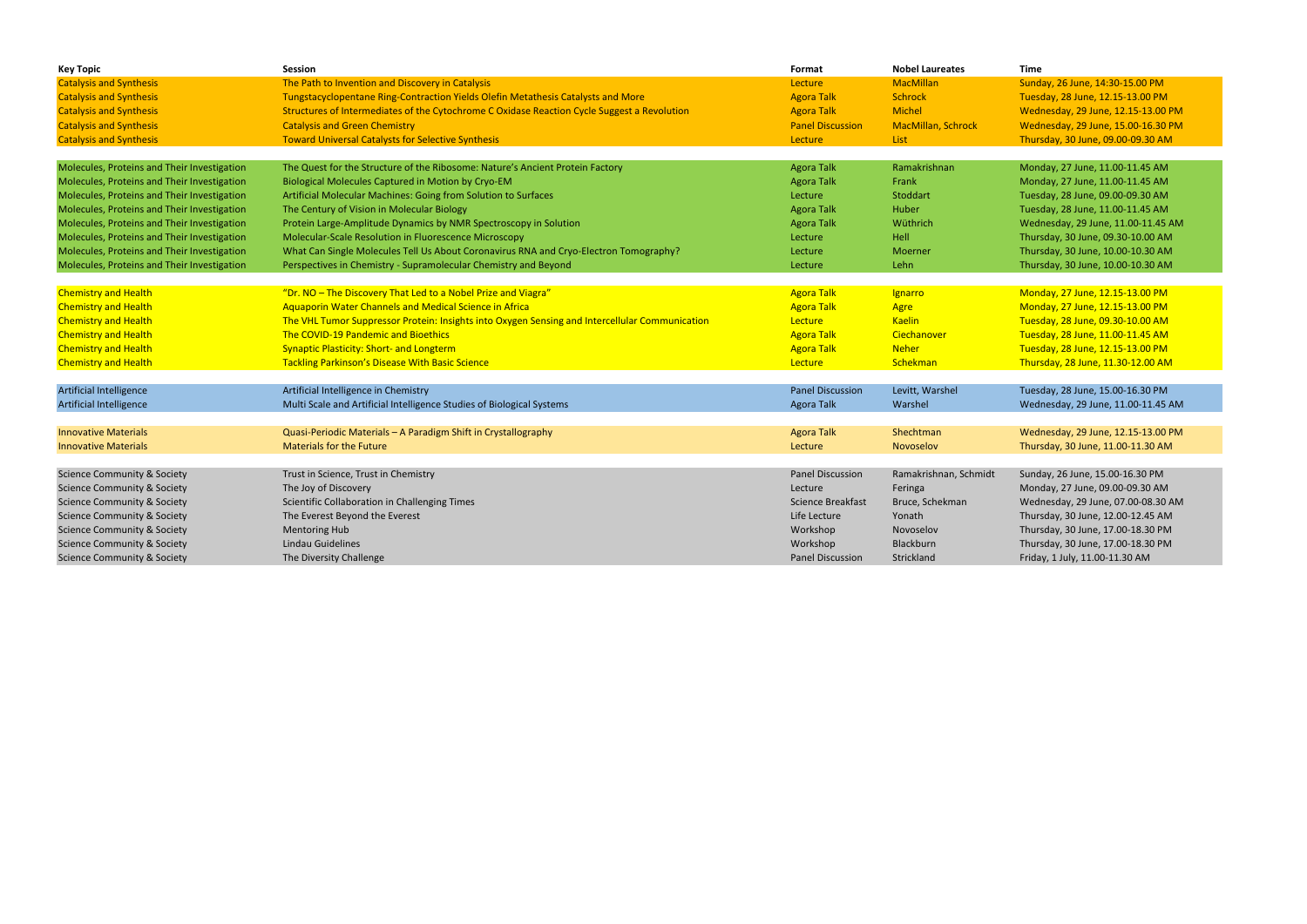

**Young Scientists presenting at Next Gen Science at the 71st Lindau Nobel Laureate Meeting** 

### **Next Gen Science on Monday, 17.00–18.30 hrs – Stadttheater**

| Name            | Affiliation                                                               | Abstract Title                                                                                            |
|-----------------|---------------------------------------------------------------------------|-----------------------------------------------------------------------------------------------------------|
| Erika Schaudy   | University of Vienna, Austria                                             | Light-Directed Synthesis of Complex Nucleic<br><b>Acid Libraries</b>                                      |
| Yonatan Chemla  | MIT Massachusetts Institute of<br>Technology, United States of<br>America | Models and Measurements to Decipher<br>Initiation Modes of Operonic mRNA<br>Translation                   |
| Paul Klauser    | University of California, San<br>Francisco, United States of America      | Developing Covalent Biologics Through<br>Genetic Code Expansion for Cancer<br>Therapeutics and Diagnostic |
| François Hollay | University of Oxford, United<br>Kingdom                                   | Therapeutics stragies for erythropoietic<br>protoporphyria (EPP)                                          |
| Abdelaziz Gouda | University of Toronto, Canada                                             | Sustainable Biodegradable Materials and<br>Devices Integrating Energy Conversion and<br>Storage           |
| Jason Lim       | Institute of Materials Research and<br>Engineering (IMRE), Singapore      | Turning Waste Commodity Plastics into<br>Resources for a Sustainable Future                               |
| Lukas Müller    | Friedrich-Alexander-University<br>Erlangen-Nuremberg, Germany             | Smart Rust Makes Clean Water                                                                              |

# **Next Gen Sciene on Wednesday, 9.00–10.30 – Inselhalle**

| Liang Feng         | Northwestern University, United<br><b>States of America</b>     | Mechanisorption: Storing Energy in Non-<br>Equilibrium Materials Through Active<br>Adsorption                            |
|--------------------|-----------------------------------------------------------------|--------------------------------------------------------------------------------------------------------------------------|
| Robert Mayer       | Université de Strasbourg, France                                | Deciphering Biochemical Amino Acid<br>Synthesis                                                                          |
| Philippe Schwaller | École Polytechnique Fédérale de<br>Lausanne (EPFL), Switzerland | Accelerating Organic Synthesis with Chemical<br>Language Models                                                          |
| Julia Westermayer  | University of Warwick, United<br>Kingdom                        | Discovering Photochemical Reactions with<br>Machine Learning                                                             |
| Han Yi             | National University of Singapore,<br>Singapore                  | Atomically Precise Synthesis of Single-Wall<br><b>Carbon Nanotube Fragments</b>                                          |
| Maximilian Bauer   | University of Konstanz, Germany                                 | Direct catalytic copolymerization of ethylene<br>with carbon monoxide to polyethylene<br>materials with in-chain ketones |
| Sebastian Beil     | University of Groningen,<br><b>Netherlands</b>                  | Metal Electrodes in Complex Organic<br>Synthesis                                                                         |

**Kuratorium für die Tagungen der Nobelpreisträger in Lindau Council for the Lindau Nobel Laureate Meetings** 

**Ehrenpräsident | Honorary President** 

Prof. Dr. h. c. mult. Lennart Graf Bernadotte af Wisborg (†)

### **Vorstand | Executive Committee**

Bettina Gräfin Bernadotte af Wisborg (Präsidentin | President) Prof. Dr. Wolfgang Lubitz (Vizepräsident | Vice-President) Prof. Dr. Helga Nowotny (Vizepräsidentin | Vice-President) Nikolaus Turner (Schatzmeister | Treasurer)

**Stiftung** 

**Lindauer Nobelpreisträgertagungen Foundation Lindau Nobel Laureate Meetings** 

### **Ehrenpräsidium | Honorary Presidents**

Prof. Dr. h. c. mult. Graf Lennart Bernadotte af Wisborg (†) Prof. Dr. Roman Herzog (†) Bundespräsident a. D.

### **Vorstand | Board of Directors**

Prof. Dr. Jürgen Kluge (Vorsitzender | Chairman) Bettina Gräfin Bernadotte af Wisborg Thomas Ellerbeck Prof. Dr. Reinhard Pöllath Nikolaus Turner (Geschäftsführer | Managing Director)

Prof. Dr. h. c. Wolfgang Schürer (Ehrenvorsitzender | Honorary Chairman)

### **Geschäftsstellen | Offices**

Lennart-Bernadotte-Haus Alfred-Nobel-Platz 1 88131 Lindau Deutschland | Germany

Tel.: +49 (0)8382 / 27731-0 Fax: +49 (0)8382 / 27731-13 E-Mail: info@ lindau-nobel.org foundation@ lindau-nobel.org

**www.lindau-nobel.org**